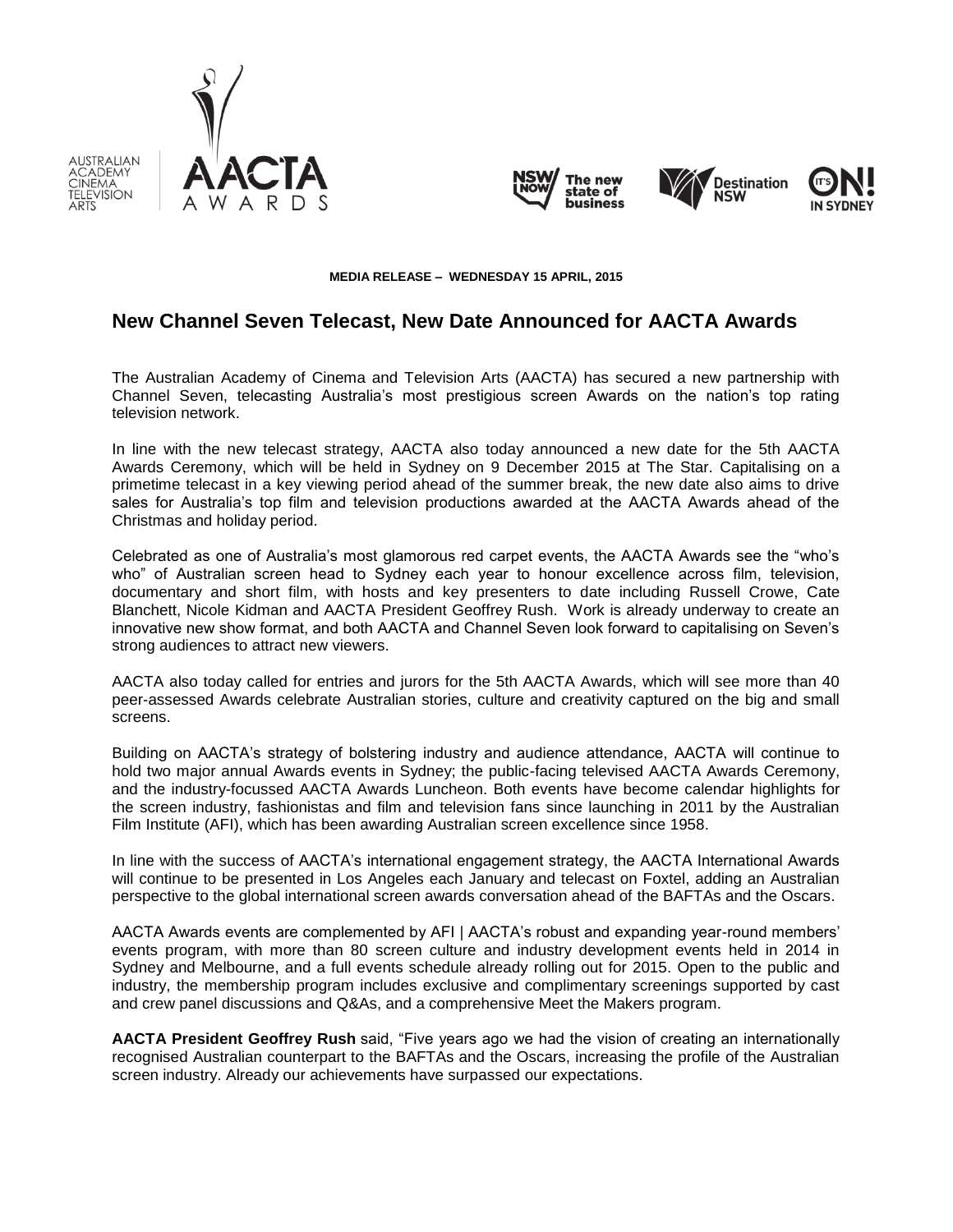"Our Awards events attract as hosts, presenters and ambassadors Australia's best and most diverse practitioners in film and TV, including Russell Crowe, Cate Blanchett, Dr George Miller, Deb Mailman – and beyond - not forgetting the more than 2,500 fans and all arenas of the creative community who convene each year for the AACTA Awards Ceremony.

"Our achievements come as a result of industry, public and media support, and we are more than delighted with Channel Seven's endorsement of AACTA by partnering with us for the next major Awards telecast. We thrive on such unwavering support from the media in tandem with that from our industry, the public, and our crucial sponsors. This outstanding and enthusiastic support from Australia's top rating network ensures this will be our best show yet," Mr Rush said.

**AFI | AACTA CEO Damian Trewhella** said, "With a new show format and new audiences on Channel Seven, we hope to raise the bar for the AACTA Awards telecast, and further spotlight our nation's best film and television performers, productions and practitioners.

"Channel Seven has consistently earned AACTA Award nominations across drama and reality television in recent years, including for its reality juggernaut **My Kitchen Rules**, Australia's highest rating show. AACTA Award winning productions for Seven include **Packed to the Rafters** and **The Amazing Race**, and we again look forward to healthy competition from Seven and all networks for the 5th AACTA Awards.

"From a film perspective, 2015 is looking very strong, particularly if the success of **Paper Planes** is any indication, with the family favourite taking nearly \$10m at the box office. Some of Australia's biggest names in filmmaking are set to compete for the 5th AACTA Awards, with a number of films starring Australian and international icons, adding anticipation around our telecast on Seven. These include Dr George Miller's **Mad Max: Fury Road** (Tom Hardy, Charlize Theron) and Jocelyn Moorhouse's **The Dressmaker** (Kate Winslet, Judy Davis, Liam Hemsworth), as well as a number of first-time feature film directors including Kim Farrant (**Strangerland**, starring Nicole Kidman and Hugo Weaving), Michael Petroni (**Backtrack**, starring Adrien Brody, Sam Neil) and Ariel Kleiman (**Partisan**, starring Vincent Cassell, Nigel Barber).

"We are delighted to partner with Channel Seven, and look forward to bringing new ideas, a new format and new artists to the telecast of our outstanding event held at The Star in stunning Sydney this summer," Mr Trewhella said.

**Brad Lyons, Director of Production, Channel Seven** said, "Channel Seven is thrilled to be forming this partnership with the AACTA Awards.

"We share the same ambitions and commitment to excellence on the screen, regardless of the size of that screen. The annual Awards presentation is a highlight for our industry and we are looking forward to beginning the planning and pre-production with AACTA," Mr Lyons said.

**Destination NSW Chief Executive Officer Sandra Chipchase** congratulated AACTA and said, "Bringing the AACTA Awards forward to December and working with the nation's highest rating broadcaster is an exciting opportunity to engage and showcase AACTA to new audiences.

"Destination NSW has been a strategic partner of the AACTA Awards since its inception and we're proud to continue this relationship, ensuring Sydney remains the home of the AACTA Awards through to 2017," Ms Chipchase said.

**ENDS**